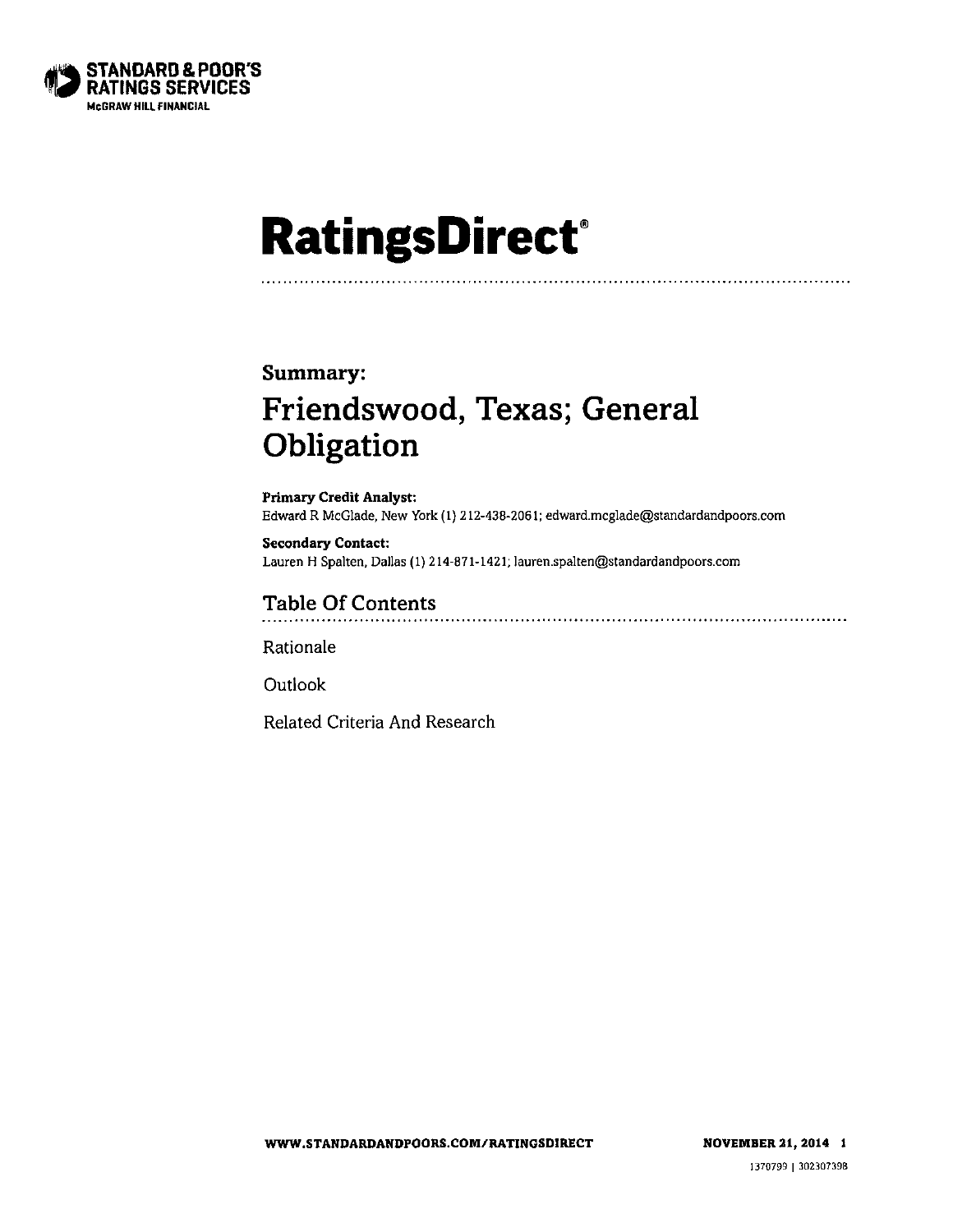# **Summary : Friendswood, Texas; General Obligation**

#### Credit Profile

US\$9,655 mil GO Bnds ser 2015 dtd 01/01/2015 due 03/01/2030 *Long Term Rating* New **AA+/Stable** AA+/Stable New **New** 

### **Rationale**

Standard & Poor's Ratings Services assigned its 'AA+' rating to Friendswood, Texas' series 2015 general obligation (GO) bonds. At the same time, Standard & Poor's affirmed its 'AA+' long-term rating and underlying rating (SPUR) on the city's GO bonds. The outlook is stable.

The bonds are secured by a full faith and credit pledge of the city.

The ratings reflect our assessment of the city's:

- Strong economy with access to the Houston metropolitan statistical area (MSA),
- Strong and conservative management,
- Very strong reserves, and
- Adequate debt and contingent liabilities profile.

#### **Strong economy**

Friendswood has a strong economy, with per capita market value at roughly \$62,136 and projected per capita effective buying income at 176.3% of the national level. The city is about 15 miles south of downtown Houston. Many city residents commute to jobs throughout the Houston-The Woodlands-Sugar Land MSA, especially aerospace jobs in the Clear Lake area and health care work at the Houston Medical Center. The city benefits from access to the broad and diverse economy of the Houston MSA. It has an estimated population of 38,031 and a total assessed value (AV) of approximately \$2.3 billion for fiscal 2015. The tax base is very diverse, with the 10 principal taxpayers accounting for 3.3% of total AV. The city is mainly in Galveston County, with about 28% in Harris County. Galveston County's unemployment rate in 2013 was 6.6%.

#### **Very strong budgetary flexibility**

In our view, Friendswood's budgetary flexibility is very strong, with the city maintaining an available fund balance in excess of 47% of total general fund expenditures. Fiscal 2013 audited results reflected a fund balance of \$10.2 million, or roughly 47.1% of general fund expenditures, which we consider very strong. Management attributes this to increased property and sales tax revenues and lower general government expenditures. Fiscal 2014 projections reflect a fund balance of 50%, maintaining budgetary flexibility that we consider very strong.

#### **Adequate budgetary performance**

We consider Friendswood's budgetary performance adequate, with a surplus of 6% for the general fund and a small deficit of 2% for the total governmental funds in fiscal 2013. The city has had minor deficits in the past three years and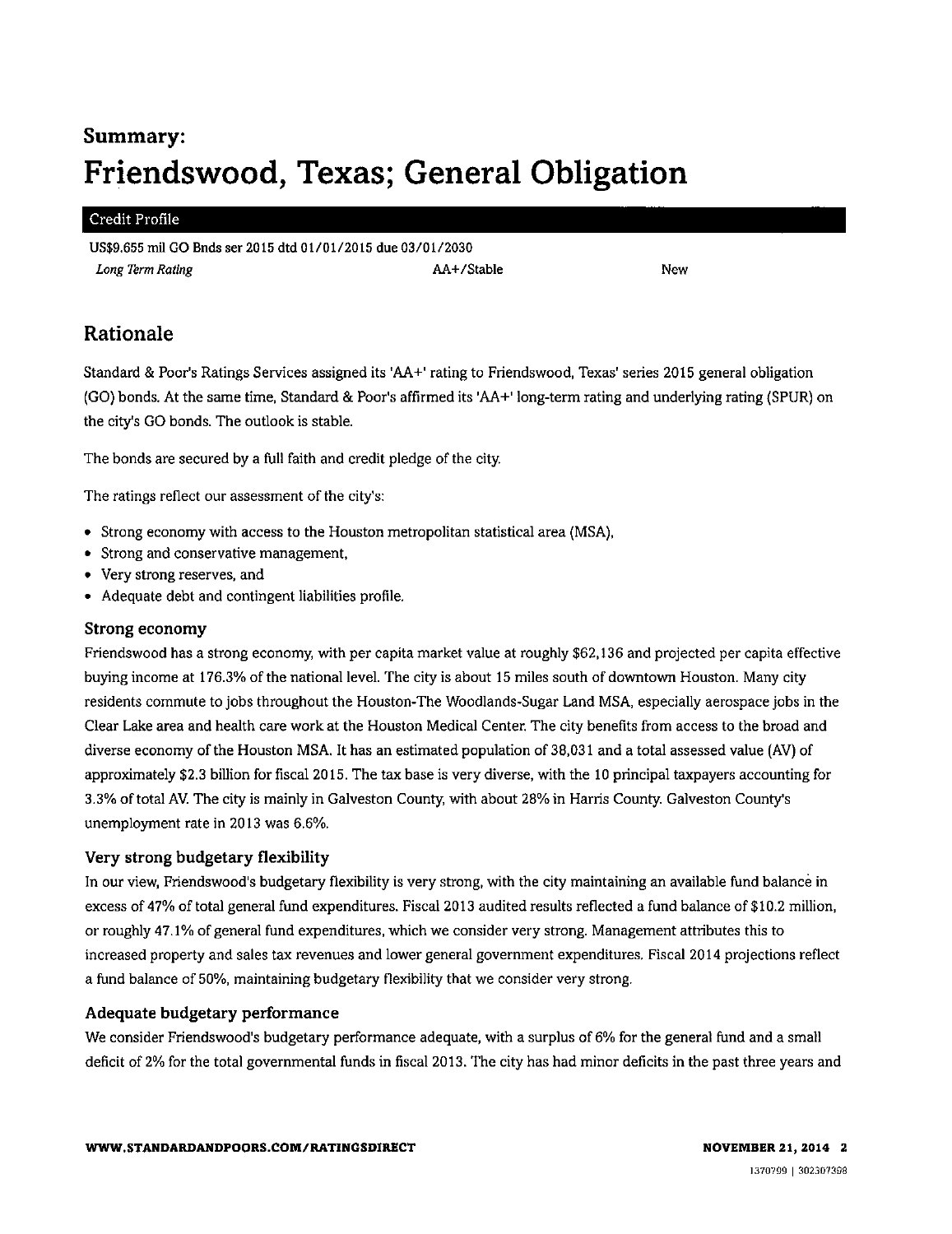had budgeted a small deficit of about \$267,000 for fiscal 2014, but unaudited results indicate a surplus of about \$1 million. The outlook for fiscal 2015 is that the city intends to have general fund surpluses, thereby maintaining its budgetary performance.

#### **Very strong liquidity**

In our view, Friendswood's liquidity is very strong, with total government available cash at 96% of total governmental fund expenditures and total government available cash of 1,023% of debt service for fiscal 2013. Projections for fiscal 2014 indicate the city will maintain its very strong liquidity. Based on past issuance of debt, we believe that Friendswood has strong access to capital markets to provide for liquidity needs if necessary.

#### **Strong management conditions**

We consider the city's management conditions strong, with "good" financial practices under our Financial Management Assessment (FMA) methodology, indicating financial practices exist in most areas, but that governance officials might not formalize or regularly monitor all of them.

#### **Adequate debt and contingent liabilities**

We consider Friendswood's debt and contingent liabilities adequate, with fiscal 2013 total governmental fund debt service equal to 9.4% of total governmental funds expenditures and net direct debt equal to 72.6% of fiscal 2014 total governmental funds revenue. Debt is amortized rapidly, with 70.9% of debt to be repaid over 10 years. In our opinion, the overall net debt burden is moderate, at 7.9% of 2014 market value. Management plans to issue additional debt in fiscal 2017 and fiscal 2019.

The city participates in the Texas Municipal Retirement System (TMRS). Its annual contribution to the pension system was \$1.7 million in fiscal 2013, or 100% of the annual required contribution. The city also provides other postemployrnent benefits (OPEBs) to retirees through TMRS by participating in the term life insurance plan. The annual pension and OPEB costs for fiscal 2013 accounted for 7% of total government expenditures, and these costs are not anticipated to increase substantially in the near term.

#### **Strong institutional framework**

We consider the Institutional Framework score for Texas cities strong. See Institutional Framework score for Texas.

## **Outloo k**

The stable outlook reflects Standard & Poor's opinion that Friendswood will likely maintain budgetary flexibility and liquidity that we consider very strong. The outlook also reflects our expectation that the depth and breadth of the Houston MSA economy will not change significantly.

While we believe it unlikely within the two-year outlook period, we could raise the ratings if the city were to improve its management conditions by formalizing several of its financial management practices and maintaining its adequate budgetary performance. Conversely, we could lower the ratings if the city's debt profile or budgetary performance were to deteriorate.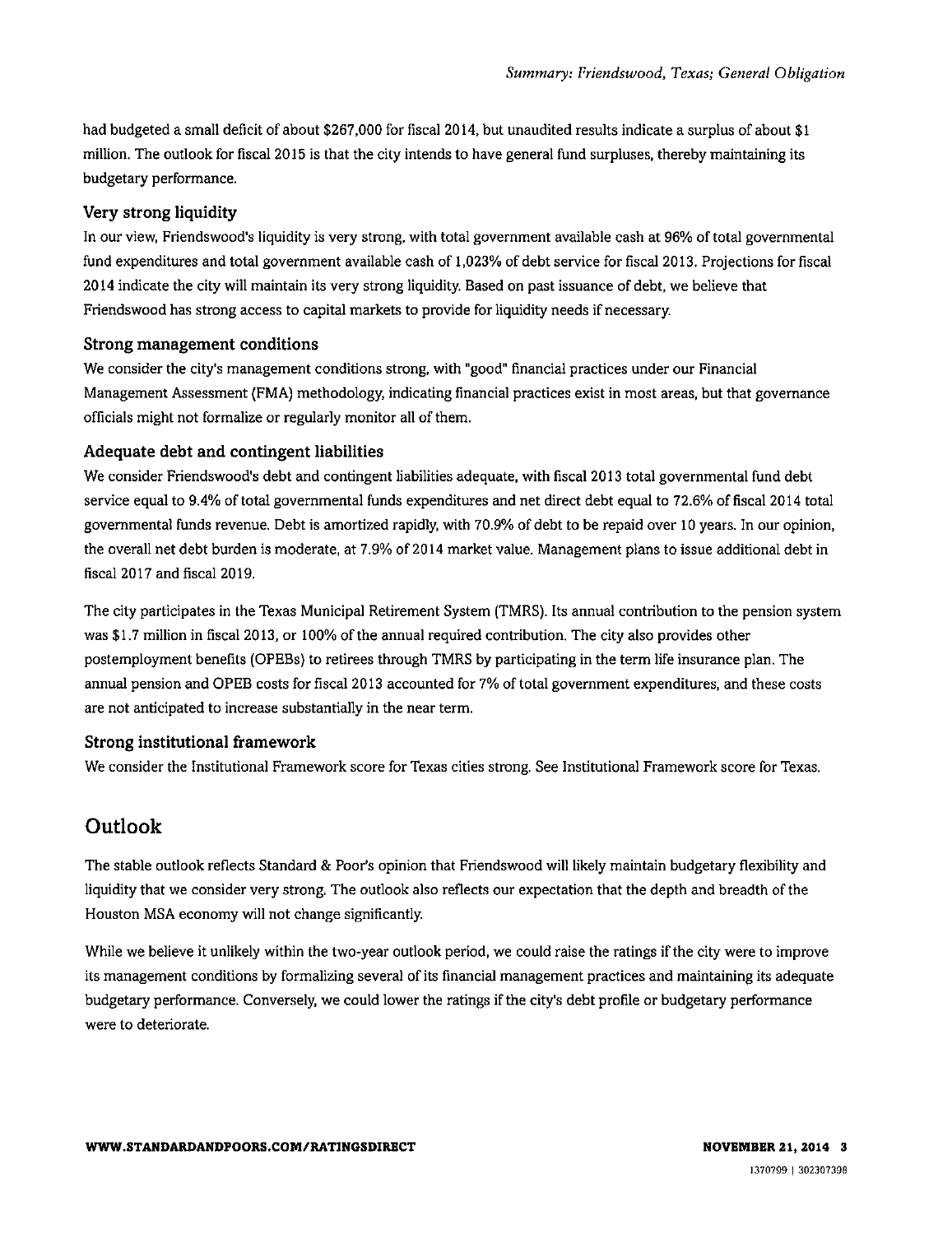# **Related Criteria And Research**

#### **Related Criteria**

USPF Criteria: Local Government GO Ratings Methodology And Assumptions, Sept. 12, 2013

# **Related Research**

- S&P Public Finance Local GO Criteria: How We Adjust Data For Analytic Consistency, Sept. 12, 2013
- Institutional Framework Overview: Texas Local Governments

| Ratings Detail (As Of November 21, 2014)    |                  |          |
|---------------------------------------------|------------------|----------|
| Friendswood GO                              |                  |          |
| Long Term Rating                            | AA+/Stable       | Affirmed |
| Friendswood GO                              |                  |          |
| <b>Unenhanced Rating</b>                    | AA+(SPUR)/Stable | Affirmed |
| Many issues are enhanced by bond insurance. |                  |          |

Complete ratings information is available to subscribers of RatingsDirect at [www.globalcreditportal.com.](http://www.globalcreditportal.com) All ratings affected by this rating action can be found on Standard & Poor's public Web site at [www.standardandpoors.com.](http://www.standardandpoors.com) Use the Ratings search box located in the left column.

 $\bar{z}$